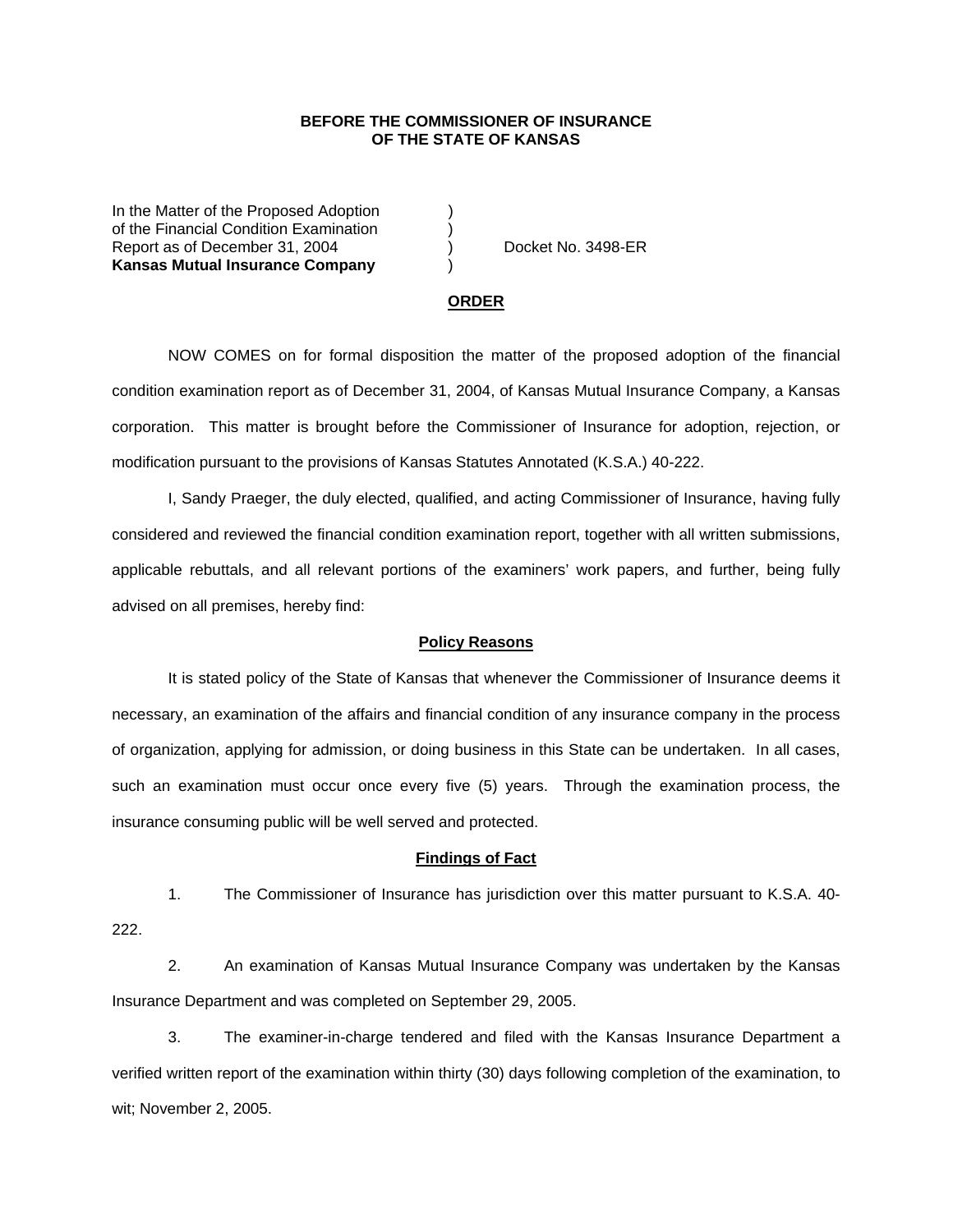4. Following receipt of the verified report, the Kansas Insurance Department transmitted the report to Kansas Mutual Insurance Company on November 14, 2005, with a duly executed notice advising the company of its opportunity to prepare and submit to the Kansas Insurance Department a written submission or rebuttal with respect to any and all matters contained in the report. Kansas Mutual Insurance Company was further advised that any written submission or rebuttal needed to be filed with the Kansas Insurance Department no later than thirty (30) days after receipt of the verified report.

 5. Kansas Mutual Insurance Company filed a written acceptance of the verified report on November 22, 2005.

6. Based upon the written submission tendered by Kansas Mutual Insurance Company, the company took no exceptions to matters contained in the verified report.

 7. Within thirty (30) days of the end of the time period allowed for written submission or rebuttal, the Commissioner of Insurance fully reviewed the report, together with all written submissions and rebuttals provided by Kansas Mutual Insurance Company. The Commissioner of Insurance further reviewed all relevant workpapers.

 8. No other written submissions or rebuttals were submitted by Kansas Mutual Insurance Company.

## **Conclusion of Law**

9. K.S.A. 40-222(k)(2) provides:

"Within 30 days of the end of the period allowed for the receipt of written submissions or rebuttals, the commissioner shall fully consider and review the report, together with any written submissions or rebuttals and any relevant portions of the examiners workpapers and enter an order:

- (A) Adopting the examination report as filed or with modification or corrections. If the examination report reveals that the company is operating in violation of any law, regulation or prior order of the commissioner, the commissioner may order the company to take any action the commissioner considers necessary and appropriate to cure such violations; or
- (B) rejecting the examination report with directions to the examiners to reopen the examination for purposes of obtaining additional data, documentation or information, and refiling pursuant to subsection (k); or
- (C) call and conduct a fact-finding hearing in accordance with K.S.A. 40-281 and amendments thereto for purposes of obtaining additional documentation, data, information and testimony."